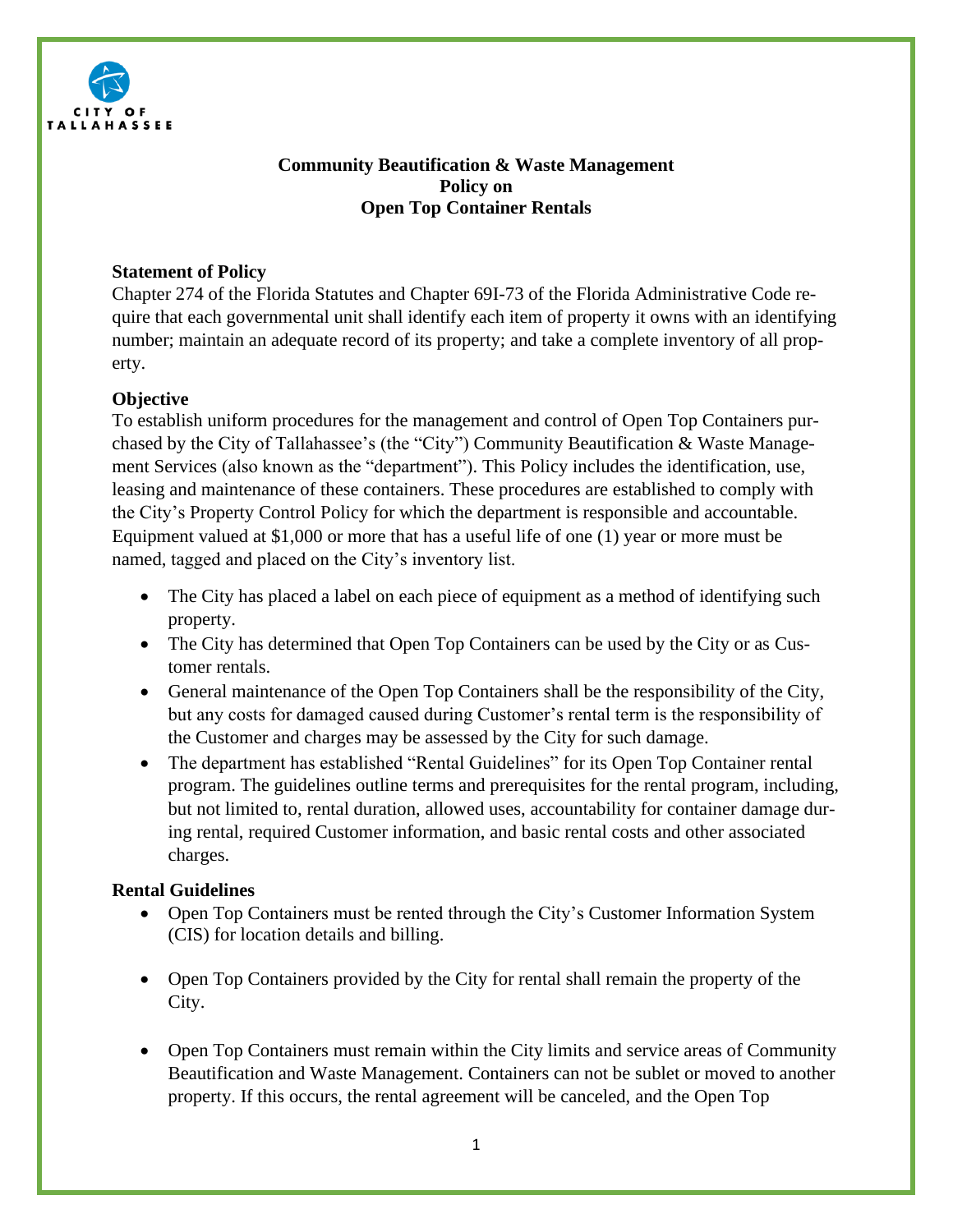

Container will be picked up. The Customer will be charged for the duration of the agreement, a pull charge and disposal costs, as well as any other fees that may be applicable.

- The Customer agrees to indemnify, defend and hold the City harmless against all claims, damages, suits, penalties, fines and liabilities for injury or death to persons or loss or damage to property arising out of Customer's use, operation or possession of the Open Top Container, including claims relating to the City's negligence.
- Customers shall observe the fill line on the side of the Open Top Container. The Customer must not overload (by weight or volume), may not move or alter the container, and shall use the container only for its proper and intended purpose.
- Extra costs will be assessed to the Customer for any damage to Open Top Containers resulting from misuse of the container, including, but not limited to fire, graffiti or disposal of unacceptable waste. Depending on the severity of the damages, a claim will be filed through the City's Risk Management Department. The Customer may be assessed the cost for repairs, restoration or replacement of the Open Top Container.
- The City will not provide service to an Open Top Container if waste protrudes from the top of the container or surpasses the weight restrictions for the City's equipment. In this event, the Customer is responsible for offloading excess material and rescheduling a time for the City to return to provide service. The Customer will be assessed the cost of a return trip fee in such circumstances.
- The Customer must provide unobstructed access to the Open Top Container on the scheduled collection day. If the container is inaccessible so that the scheduled pick up cannot be made, the City will promptly notify the Customer and afford the Customer a reasonable opportunity to reschedule the service. The Customer will be assessed the cost of a return trip fee in such circumstances.
- The Customer is responsible for scheduling removal of the Open Top Container when the rental term expires. A fee equal to half the cost of the original rental fee will be assessed for each additional day the Customer keeps the Open Top container past the rental term.
- The Open Top Container rental price varies based on the size and term of rental.
- Cost for service depends on the pull charge, tonnage and type of debris deposited in the container. Deposit of Prohibited Materials into an Open Top Container will result in the Customer being charged additional fees.
- A weekend service fee will be applied to all services requested to occur during weekend hours.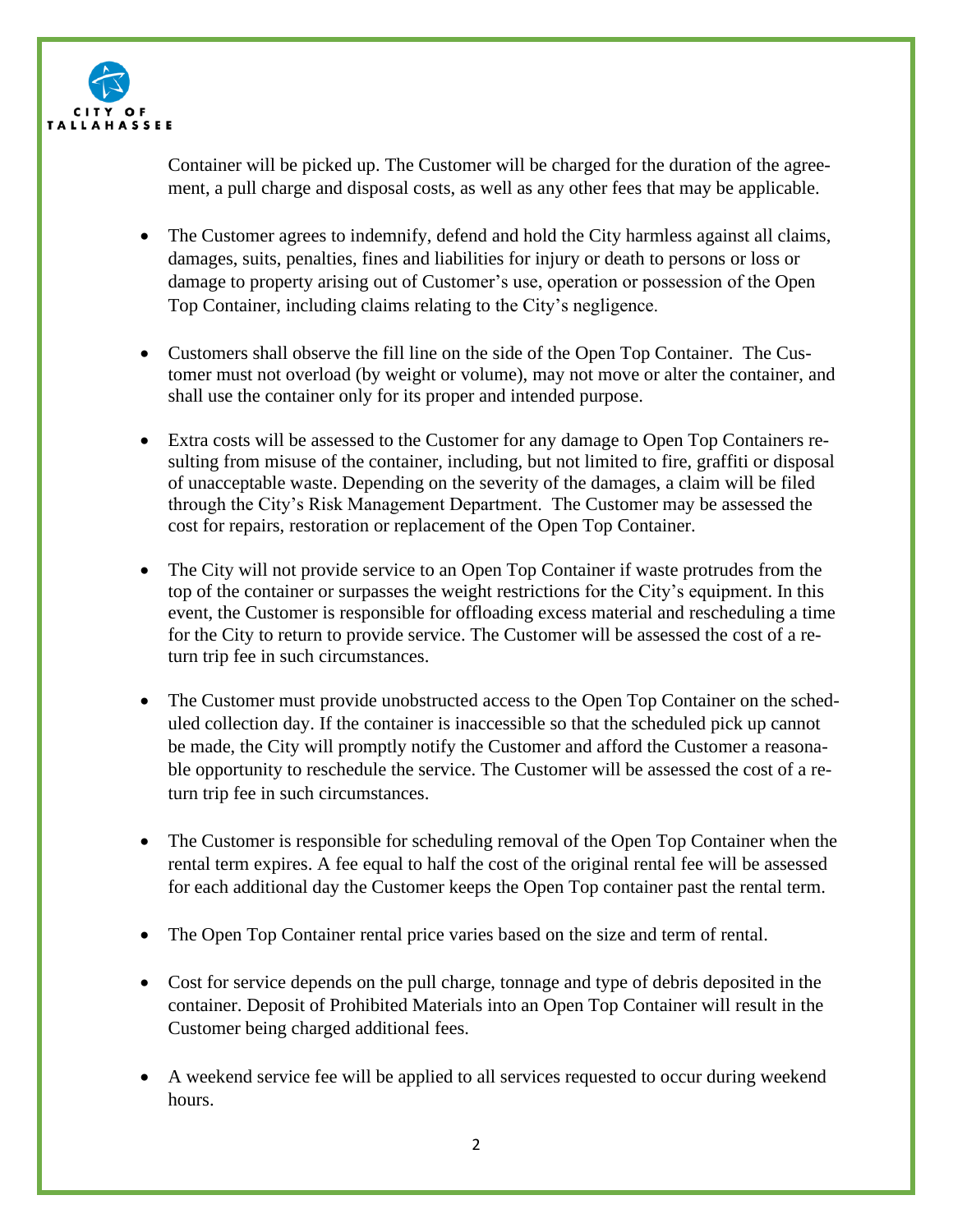

- Rental pricing and service fees are subject to change annually based on rate adjustments approved by the City Commission.
- The duration and number of the rentals will be approved by the Operations Manager of Community Beautification & Waste Management Services.
- Requests for an extended rental period will be determined with the appropriate email notification to the department and approved by the Operations Manager. See Frequently Asked Question below for more information.
- The City reserves the right to remove an Open Top Container at any time.
- The City is not responsible for any damage to Customer driveways, curbs or other property caused by placement of Open Top Container.

### **Unacceptable Waste Materials Include:**

- Hazardous waste
- Industrial waste
- Chemical products
- Oil filters
- Herbicides & pesticides
- Radioactive material
- Solvents
- Paint (except completely dried latex paint cans, no liquids)
- Flammable liquids
- Aerosol cans, propane tanks, motor oil, transmission oil/lubricating/hydraulic oil/ oil filters
- Contaminated oils (mixed with solvents, gasoline, etc.)
- Antifreeze
- Dirt/soil
- Tires
- Batteries
- Computers, Monitors, Televisions, Micro waves
- Fluorescent Tubes
- Railroad Ties
- Medical Waste
- Animals
- Barrels
- Dirt
- Petroleum Contaminated Soil
- Paint Chips or other materials contaminated with Lead
- Liquids
- Asbestos or Asbestos contaminated materials, including, but not limited to, drywall, tile, or roofing materials.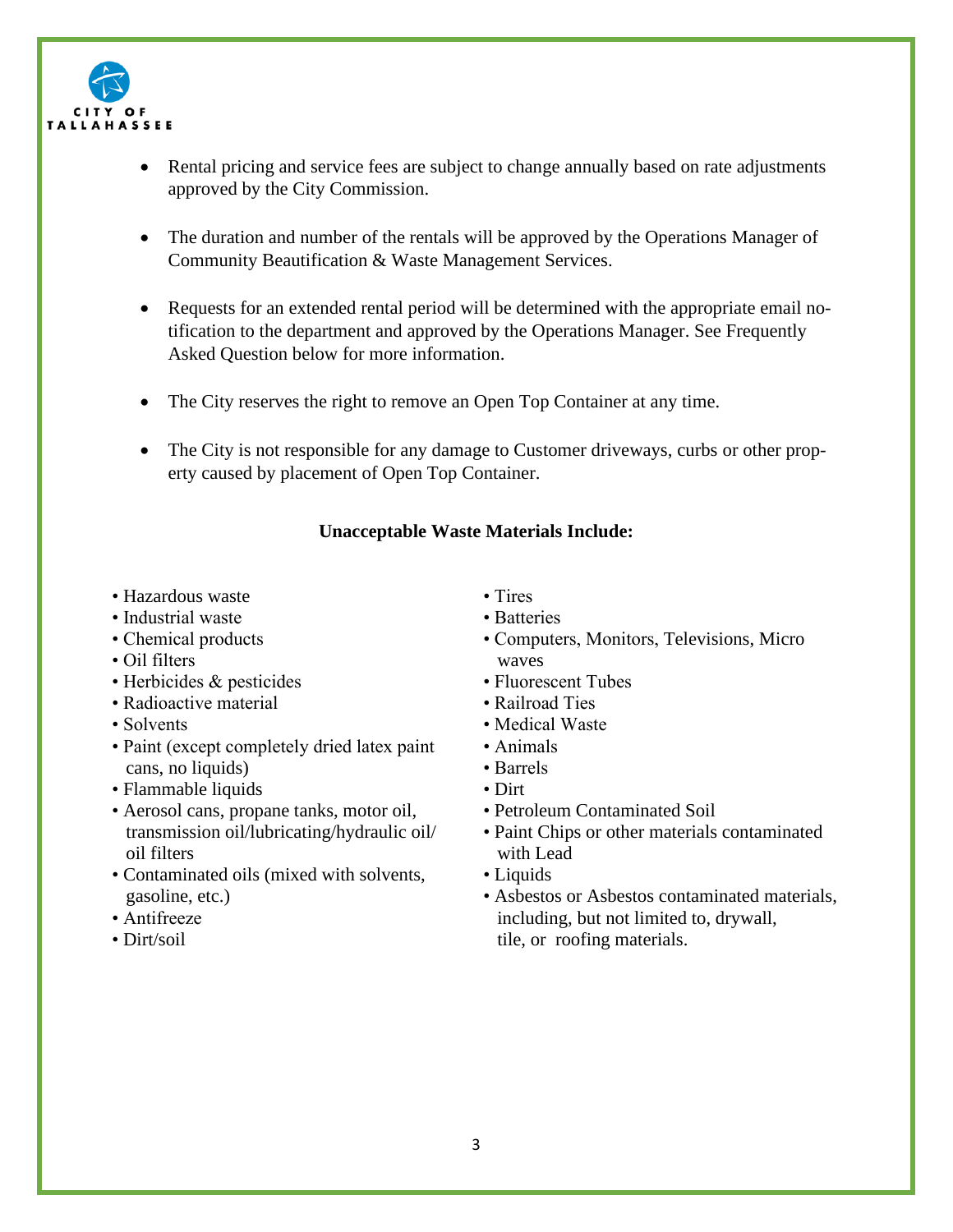

## **OPEN TOP CONTAINER RENTAL FREQUENTLY ASKED QUESTIONS (FAQs)**

### **Open Top Container Specifications:**

#### **1. Does the container have a cover or lid?**

No, our Open Top Containers do not include any type of cover or lid. We highly recommend using a tarp secured with bungee cords to cover the container to help keep out unnecessary weight from precipitation and unwanted debris from nearby residents.

# **2. What are the containers' dimensions?**

#### **RECTANGULAR STYLE OPEN TOP CONTAINER SPECIFICATIONS**





|                  | $20 -$<br><b>YARD</b> | $30 -$<br><b>YARD</b> |
|------------------|-----------------------|-----------------------|
| 48ft.trailerflat | 4/5                   | 4/5                   |
| 53ft.trailerflat | 4/5                   | 4/5                   |
| Α                | 263"                  | 263"                  |
| B                | 84"                   | 84"                   |
| C                | 92-15/16"             | 92-15/16"             |
| D                | 53"                   | 73"                   |
| E                | $275 - 1/2"$          | $275 - 1/2"$          |
| F                | 42"                   | 62"                   |



### **3. Materials – Weight, Extra Costs and Prohibited Items**

How is the weight of my debris determined?

The truck drives onto a scale at the disposal facility where an initial weight is recorded (gross weight). The truck then empties the contents of the container. Next, the truck drives onto a second scale that records the weight of the truck and the empty container (tare weight). The difference between the first and second weights (gross – tare) is the weight of the debris in the dumpster. The scales are regulated by state bureaus of weights and measures.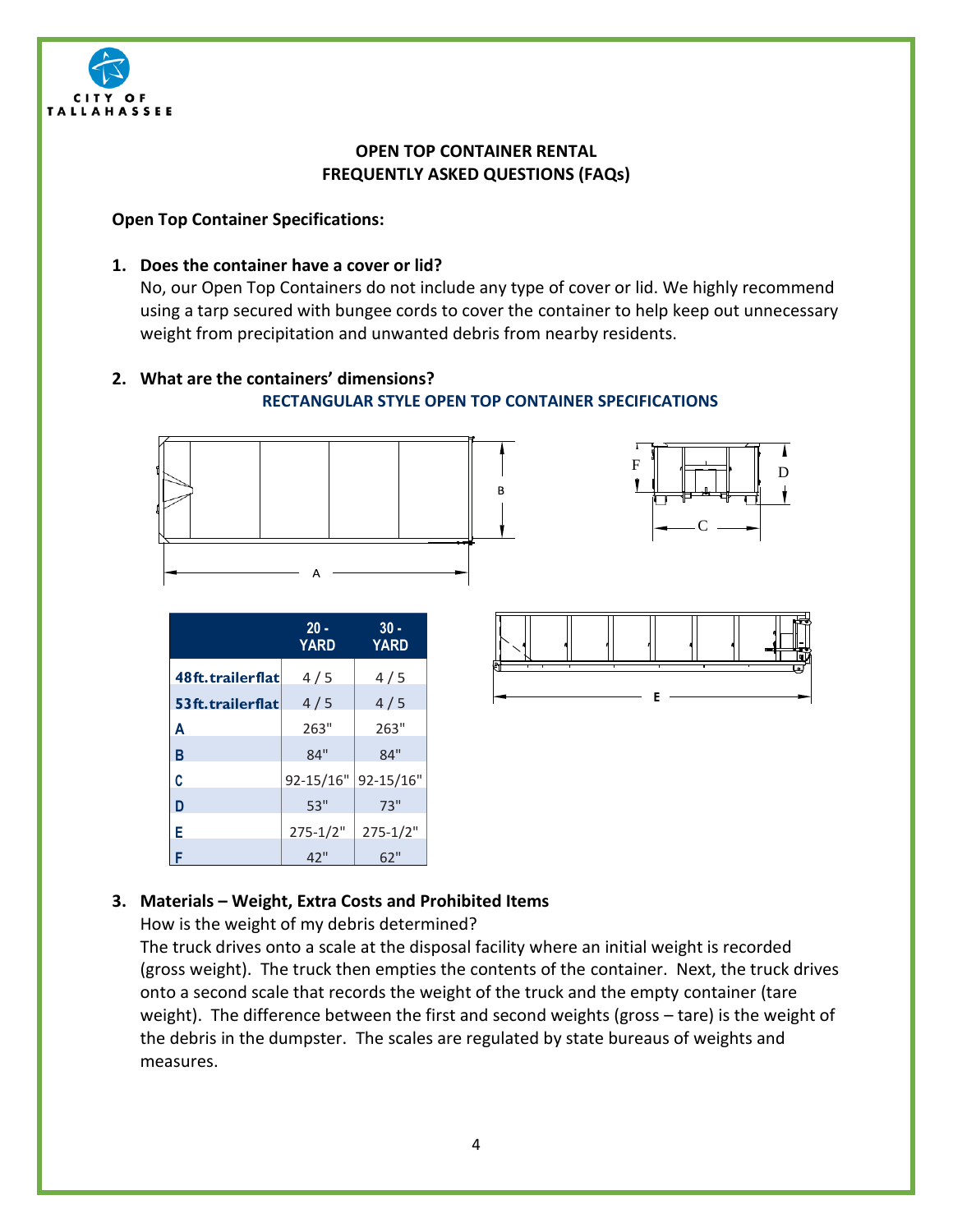

**4. What materials are prohibited and will trigger extra fees being charged to the Customer?** Depositing the following materials in City Open Top Containers will result in extra cost being assessed to the Customer: Hazardous waste, dirt, industrial waste, chemical products, oil filters, herbicides, pesticides, radioactive material, solvents, paint (except completely dried latex paint cans, no liquids), flammable liquids, aerosol cans, propane tanks, motor oil, transmission oil, lubricating/hydraulic oil, oil filters, contaminated oils (mixed with solvents, gasoline, etc.), antifreeze, appliances, petroleum contaminated soil, lead paint chips (or any other materials contaminated with lead), tires, batteries, computers, monitors, televisions, microwaves, fluorescent tubes, railroad ties, medical waste, asbestos or asbestos containing materials (including but not limited to drywall, tile, and roofing materials), animals, barrels, and all liquids.

### **5. How full can the container be serviced?**

No materials can be sticking out of the top of the Open Top Container during a service call. The department will not service a container that is filled over the fill line. The customer will be required to off load the excessive material and request another service date. The Customer will be assessed the cost of a return trip fee in such circumstances.

We welcome your call (850) 891-4968 or email at swscallbacks@talgov.com with any specific questions or concerns.

#### **Pricing:**

#### **1. What does the price include?**

The price of an Open Top Container rental includes a one-time delivery and removal fee, disposal costs (if the container does not contain prohibited materials) and a pull charge. The rental fee is based upon a stated rental term. If the rental term is exceeded, an additional rental fee will be charged at a rate half the cost of the original rental fee for each day the Open Top Container is retained by the Customer.

#### **2. How many tons can I put in my Open Top Container?**

Department of Transportation regulations limit the weight of any Open Top Container to approximately 15 tons. Certain materials such as concrete, dirt, brick, drywall, roofing shingles, tree trunks, etc. can be very heavy. Before placing any heavy materials in your Open Top Container, please contact us at (850) 891-5450 for guidance. Under no conditions should an Open Top Container be loaded above the fill line, even with light material. The department will not service a container that is filled over the fill line. The customer will be required to off load the excessive material and request another service. A return trip fee will be assessed in this circumstance.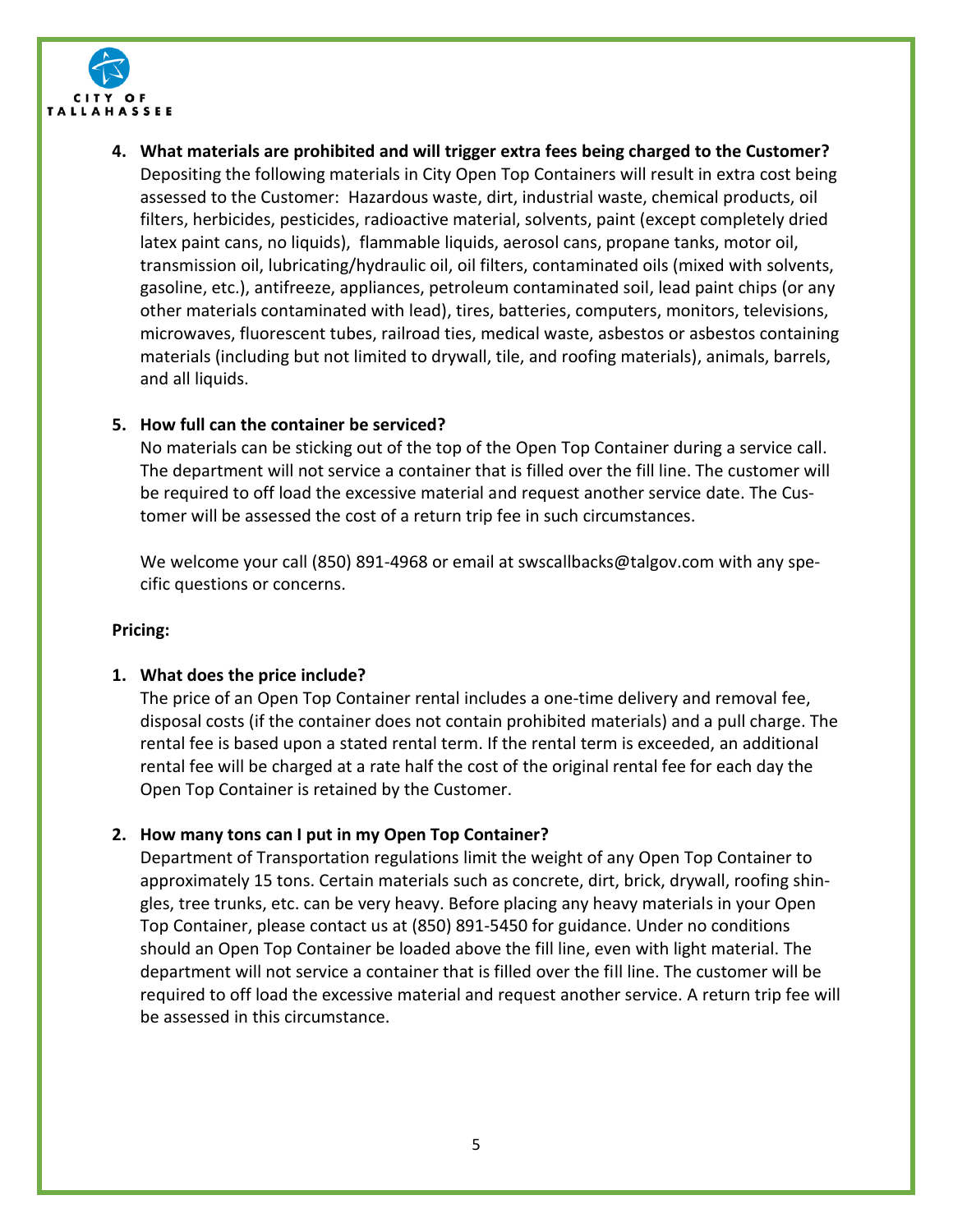

# **3. Will I be billed for extra weight?**

Yes. The extra cost will depend on the total tonnage once the Open Top Container is weighed at the disposal facility.

#### **Property Considerations:**

**1. Will the Open Top Container cause damage to my parking lot or driveway?**

Although driveway damage is unlikely, please be aware of the possibility of damage caused by the weight of the container and the contents placed in the container. The City is not responsible for any damage caused by the Open Top Container.

## **2. Prevent Scratching & Cracks**

We recommend that you place 4' x 8' sheets or 2" x 4" plywood where the container will be placed. The wood may prevent the container from scratching or cracking the pavement. Please take the proper precautions to protect your property.

### **3. Do I need a container permit?**

Container permits are typically only required when placing a container on public property such as a street, easement, or sidewalk. Please contact the City's Traffic Engineering department to determine the exact permit requirements for your specific situation. Permit requirements can vary based on placement specifics.

### **4. Can I put the Open Top Container on the street?**

Please check with the City's Traffic Engineering department. Permits are sometimes required for containers placed on streets.

# **5. How large of a space do I need for delivery of the Open Top Container?**

It is recommended to allow 4 feet of clearance on all sides of the container and 24 feet of overhead clearance to assure adequate service. Open Top Container dimensions:

### **20-Yard Open Top Container**

- Holds 20 cubic yards of waste
- Approx. 4' high, 8' wide, 22' long





### **30-Yard Open Top Container**

- Holds 30 cubic yards of waste
- Approx. 6' high, 8' wide, 22' long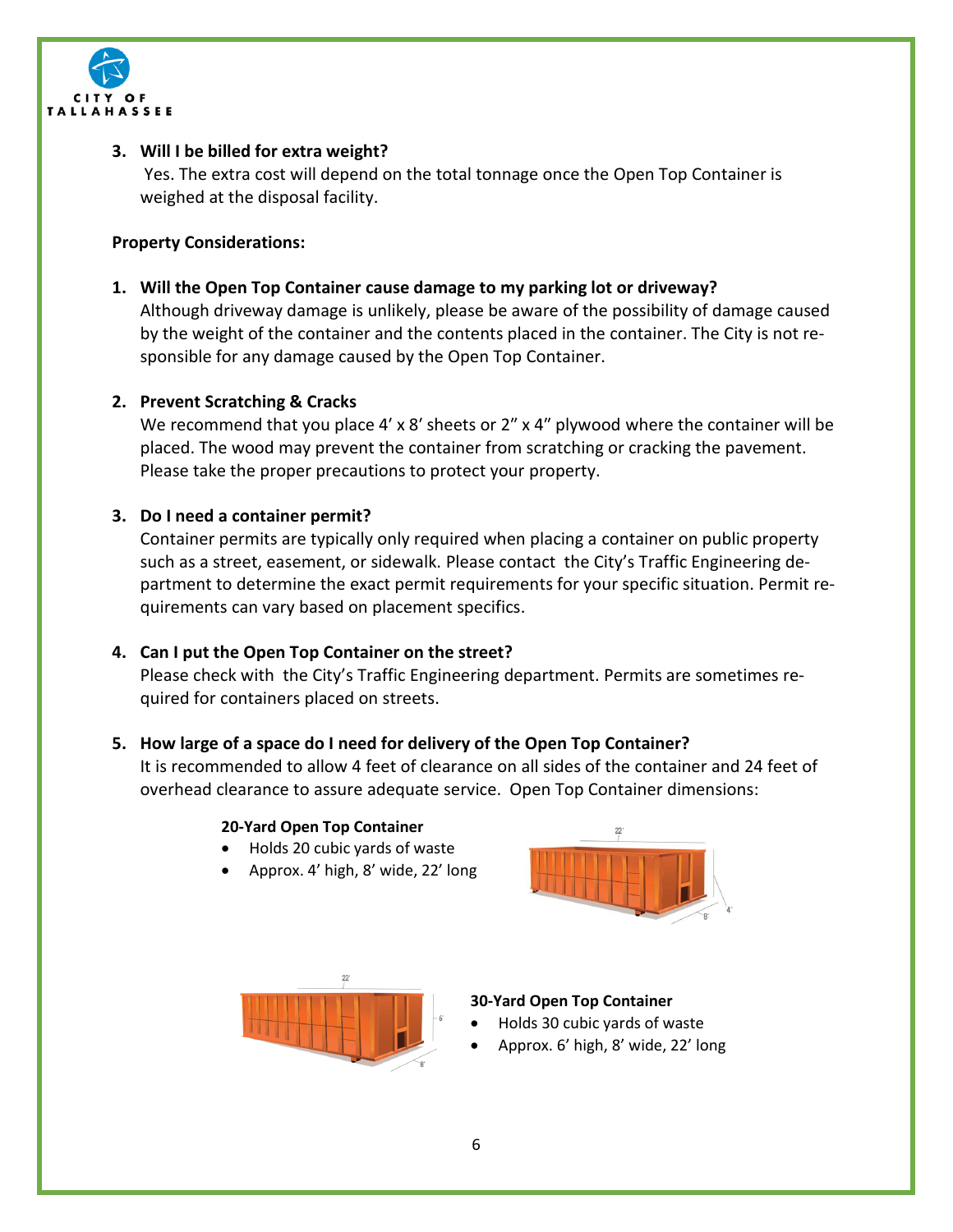

**Scheduling Your Open Top Container Rental:**

### **1. How far in advance do I need to request an Open Top Container rental?**

We recommend ordering at least 48 hours in advance to ensure we have a container available. Please note there is no guaranteed delivery time, so if an Open Top Container is needed first thing in the morning, delivery should be scheduled for the day prior.

## **2. Is an emergency container service available?**

Emergency services are based upon availability. Please call (850) 891-4968. If service is requested for the weekend, then a weekend service fee will be applied in addition to other rental costs.

## **3. What are my payment options?**

Cost for the service will be added to your utility bill. Customers without an active utility account, must attach a color copy of their driver's license and an account will be established for you.

## **4. Is it necessary for someone to be there at the time of delivery/removal?**

It is preferred, but not necessary, to have someone onsite for delivery or removal of the Open Top Container. If no one is in attendance at the time of container delivery, the driver will use his/her best judgment and place the Open Top Container in the safest accessible area. The Customer will be responsible for all charges involved with relocation of the container should it be necessary. For removal, the Customer agrees to provide unobstructed access to the Open Top Container on the scheduled removal day. If the Open Top Container is inaccessible, the Customer will be assessed a return trip fee.

### **5. What if I need to change or cancel my Open Top Container rental order?**

You may cancel or change a rental request by calling us at (850) 891-4968 Monday through Friday 8:00 am – 5:00 pm or contacting us via email at swscallbacks@talgov.com. A trip fee may apply if the driver is already in route.

### **Once You've Ordered Your Open Top Container:**

**1. What if I schedule service but it turns out I am not ready upon the driver's arrival?** If service (delivery, removal, container swap out, empty & return, relocate, etc.) is scheduled but not performed due to a Customer's on site or last-minute change request, a return trip fee will be charged. If the driver arrives on site and is asked by the Customer to wait, the driver is only permitted to wait for 15 minutes. If wait time exceeds 15 minutes the driver must continue with his/her route and Customer will be charged a return trip fee. All service change requests must be made prior to the driver heading to your location in order to avoid return trip fees.